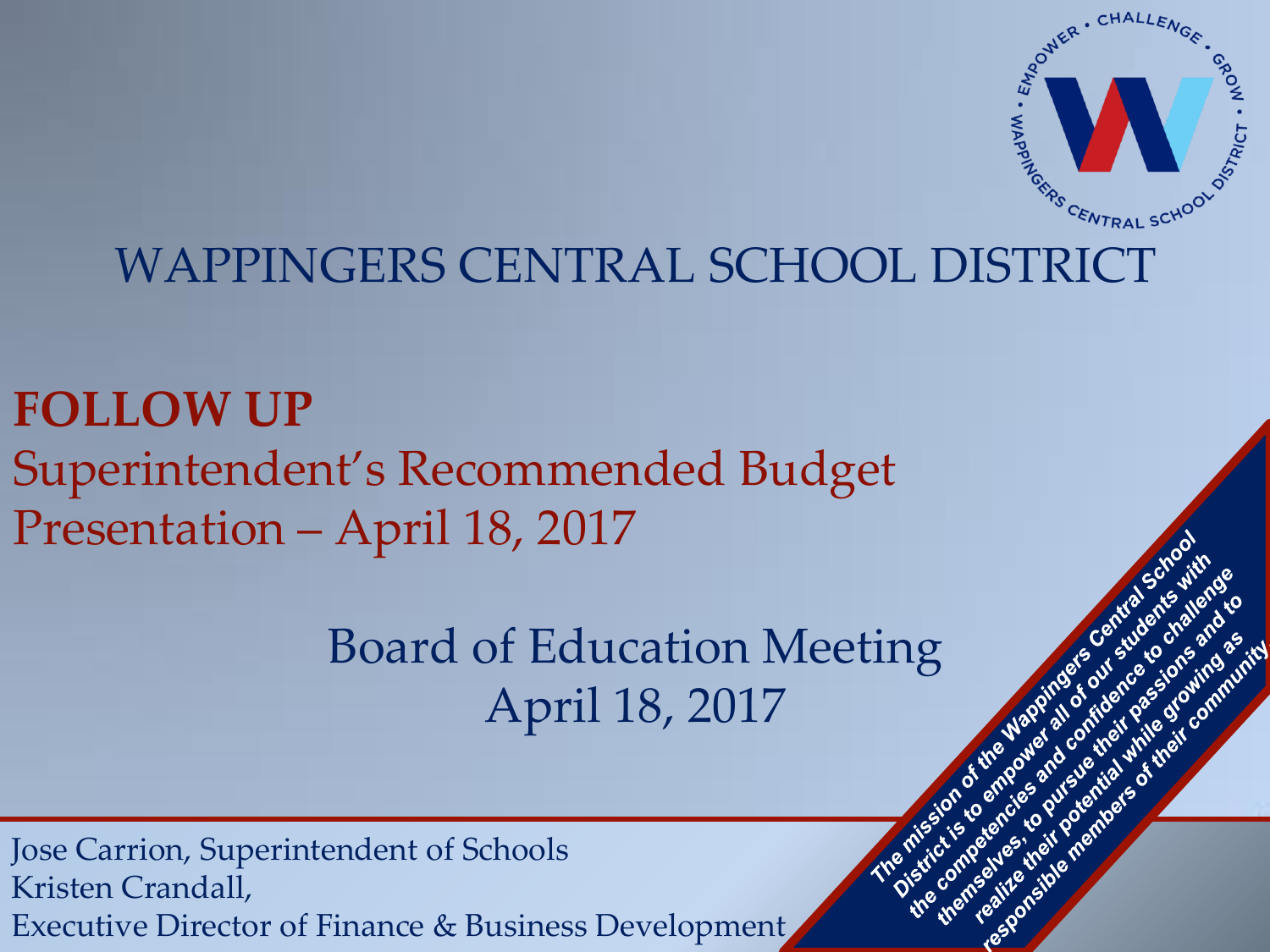## New York State Budget 2017-2018

## ➢April 7, 2017 the District received FINAL information on 2017-2018 state aid

➢2017-2018 marks the first late budget from NYS in over 6 years

#### $\triangleright$  What does this mean for WCSD?

Employee's complete

| <b>2017-2018 Governors</b> | 2017-2018 Enacted | <b>Additional NYS Aid</b> |  |
|----------------------------|-------------------|---------------------------|--|
| Proposal                   | <b>Budget</b>     | for WCSD                  |  |
| \$56,542,349               | \$56,916,336      | \$373,987                 |  |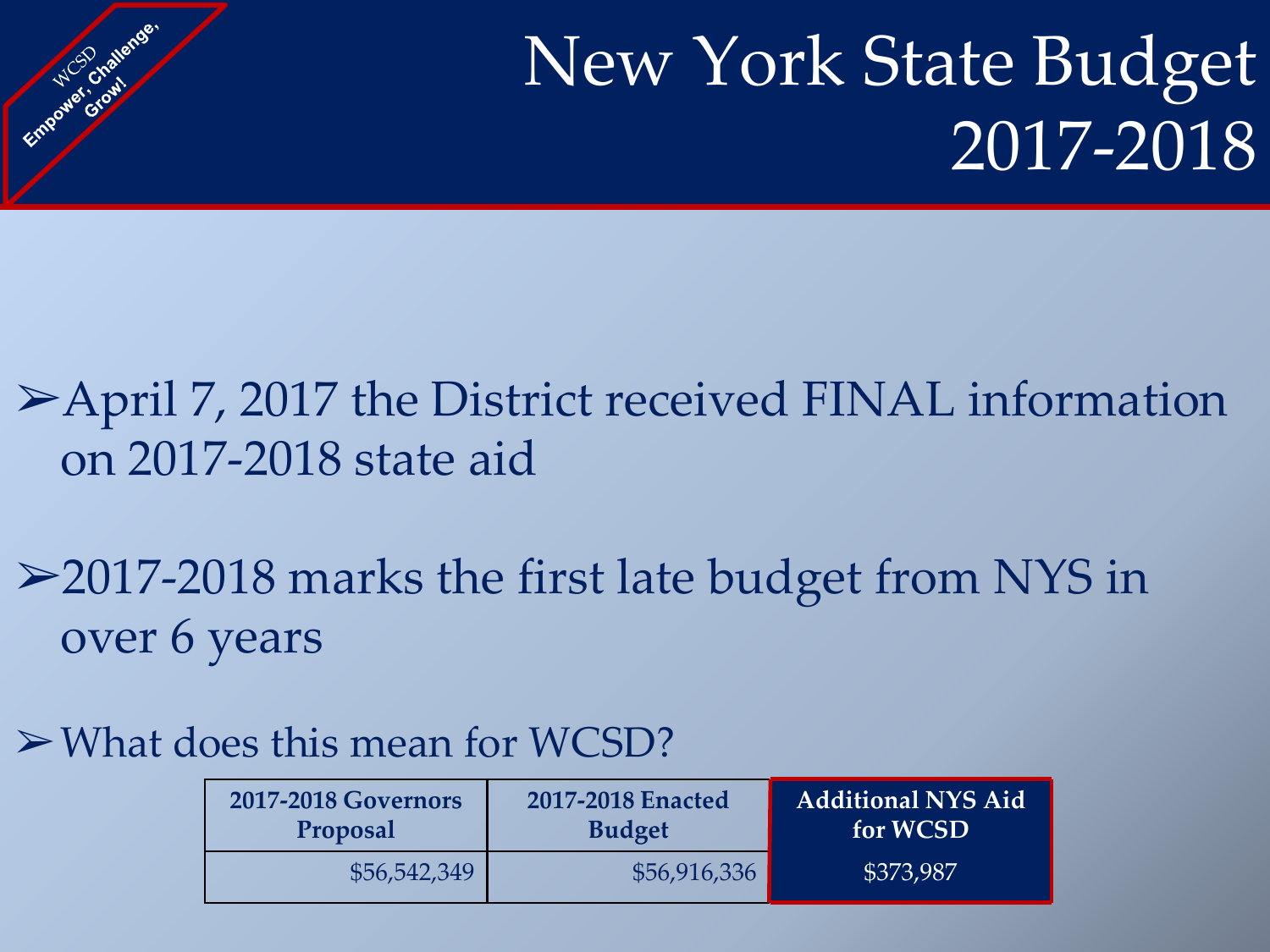# Proposed Additions from March 13, 2017 Presentation

| <b>Dutchess BOCES</b>                                        | \$67,826    |
|--------------------------------------------------------------|-------------|
| <b>BOCES- Occupational Education (CTI)</b>                   | \$1,184,800 |
| full restoration of slots from previous year cuts - \$51,800 |             |
| <b>BOCES-Regular Instruction</b>                             | \$2,114,282 |
| <b>Addition Summer Scholars Program - \$16,026</b>           |             |
|                                                              |             |
| Personnel                                                    |             |
|                                                              | \$251,840   |
| <b>Teaching Assistants Elementary</b>                        | \$683,963   |
| Equity amongst elementary schools - \$149,325                |             |
| <b>Instructional Teaching - Salaries Teachers 7-12</b>       | \$311,120   |

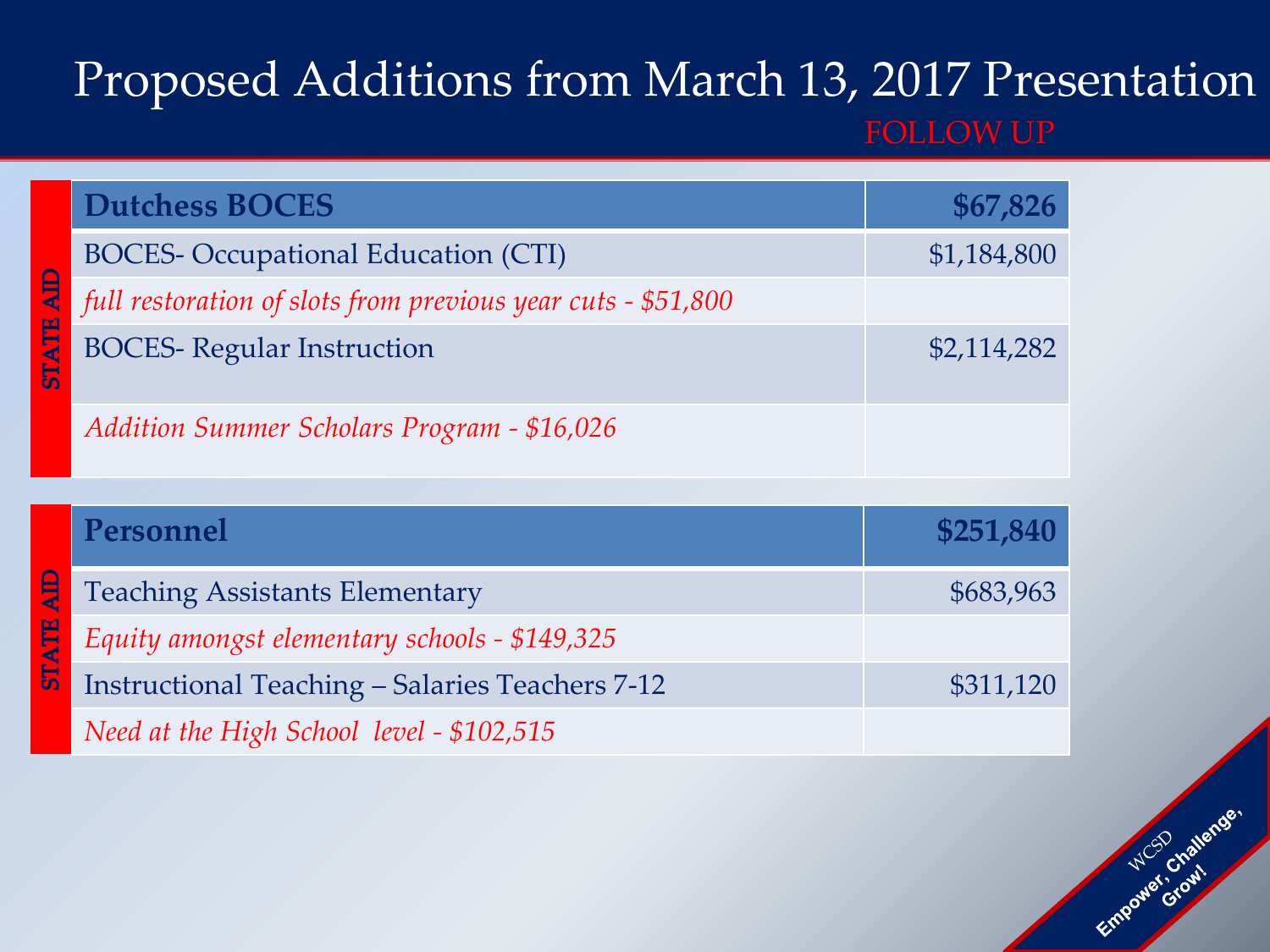## Proposed Additions from March 13, 2017 Presentation *cont'd*

| <b>Materials &amp; Resources</b>                                   | \$54,321  |
|--------------------------------------------------------------------|-----------|
| Learning Materials K-8                                             | \$80,000  |
| Science and AIS Math resources - \$30,500                          |           |
| Maintenance of Plant General Construction Supplies                 | \$213,821 |
| Additional funds for in-district completed capital work - \$23,821 |           |

| <b>Additional NYS Aid</b>        | \$373,987 |
|----------------------------------|-----------|
| Dutchess BOCES                   | \$67,826  |
| Personnel                        | \$251,840 |
| <b>Materials &amp; Resources</b> | \$54,321  |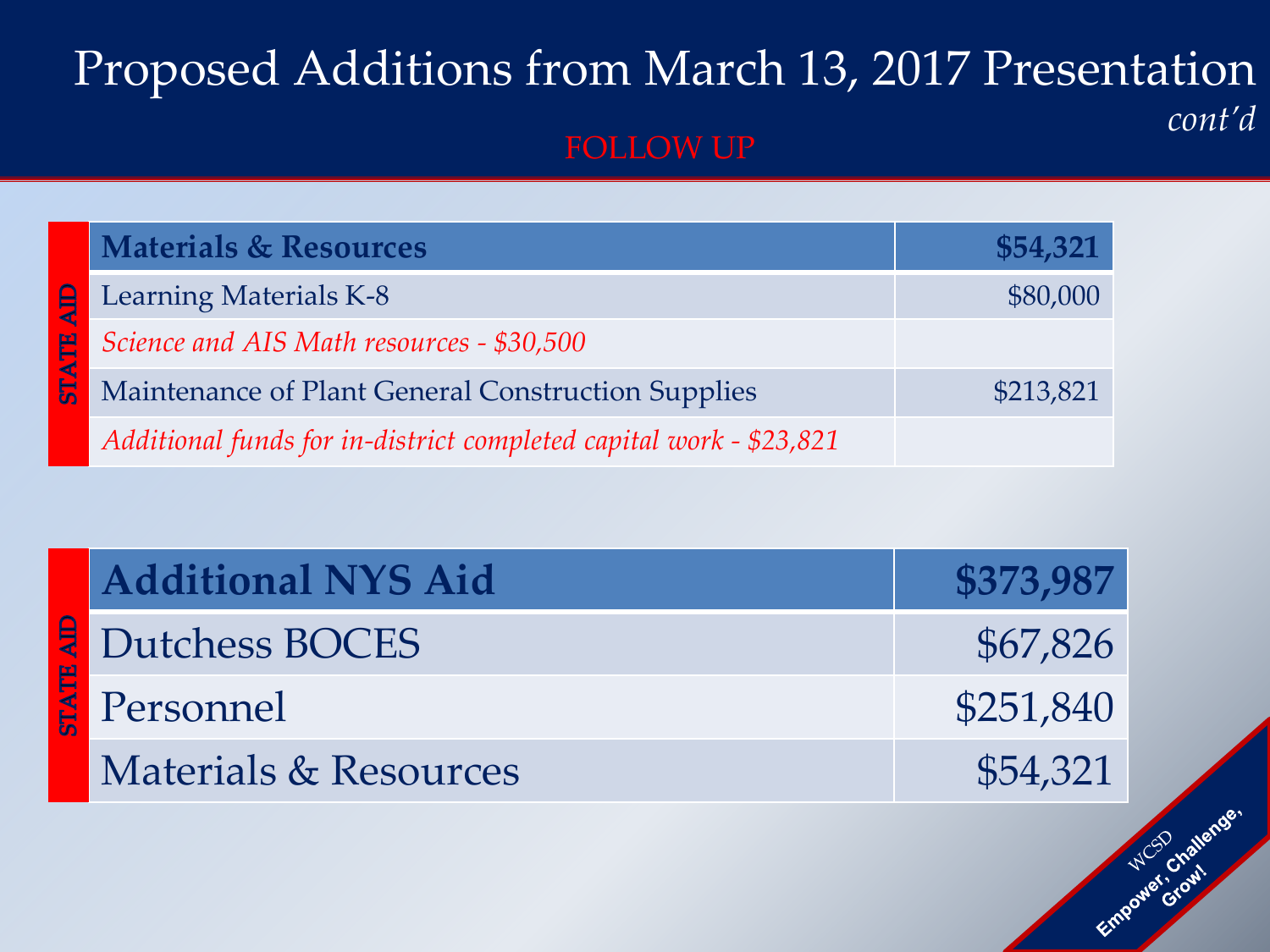## 2017-2018 Superintendent's Recommended Budget

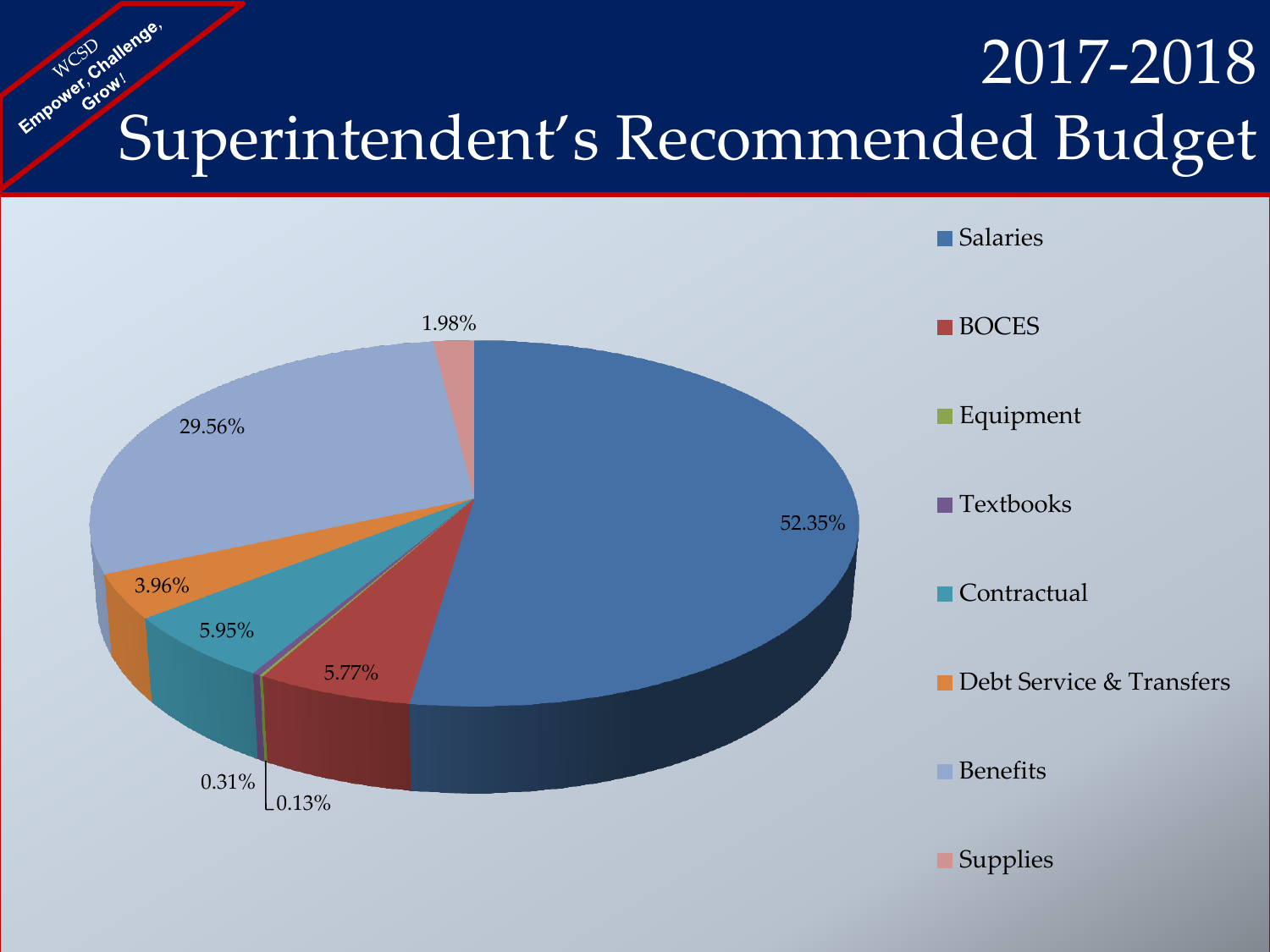## 2017-2018 Proposed Budget *Within the Tax Cap*

| <b>TAX LEVY</b>                     |               | <b>BUDGET</b>                          |               |
|-------------------------------------|---------------|----------------------------------------|---------------|
| 2016 - 2017<br>Approved<br>Tax Levy | \$159,426,539 | 2016-2017<br>Approved<br><b>Budget</b> | \$221,199,261 |
| 2017-2018<br>Proposed<br>Tax Levy   | \$160,936,353 | 2017-2018<br>Proposed<br><b>Budget</b> | \$225,181,606 |
| Levy to Levy \$                     | \$1,509,814   | Budget to Budget \$                    | \$3,982,345   |
| Levy to Levy $\%$                   | $0.95\%$      | Budget to Budget %                     | 1.80%         |

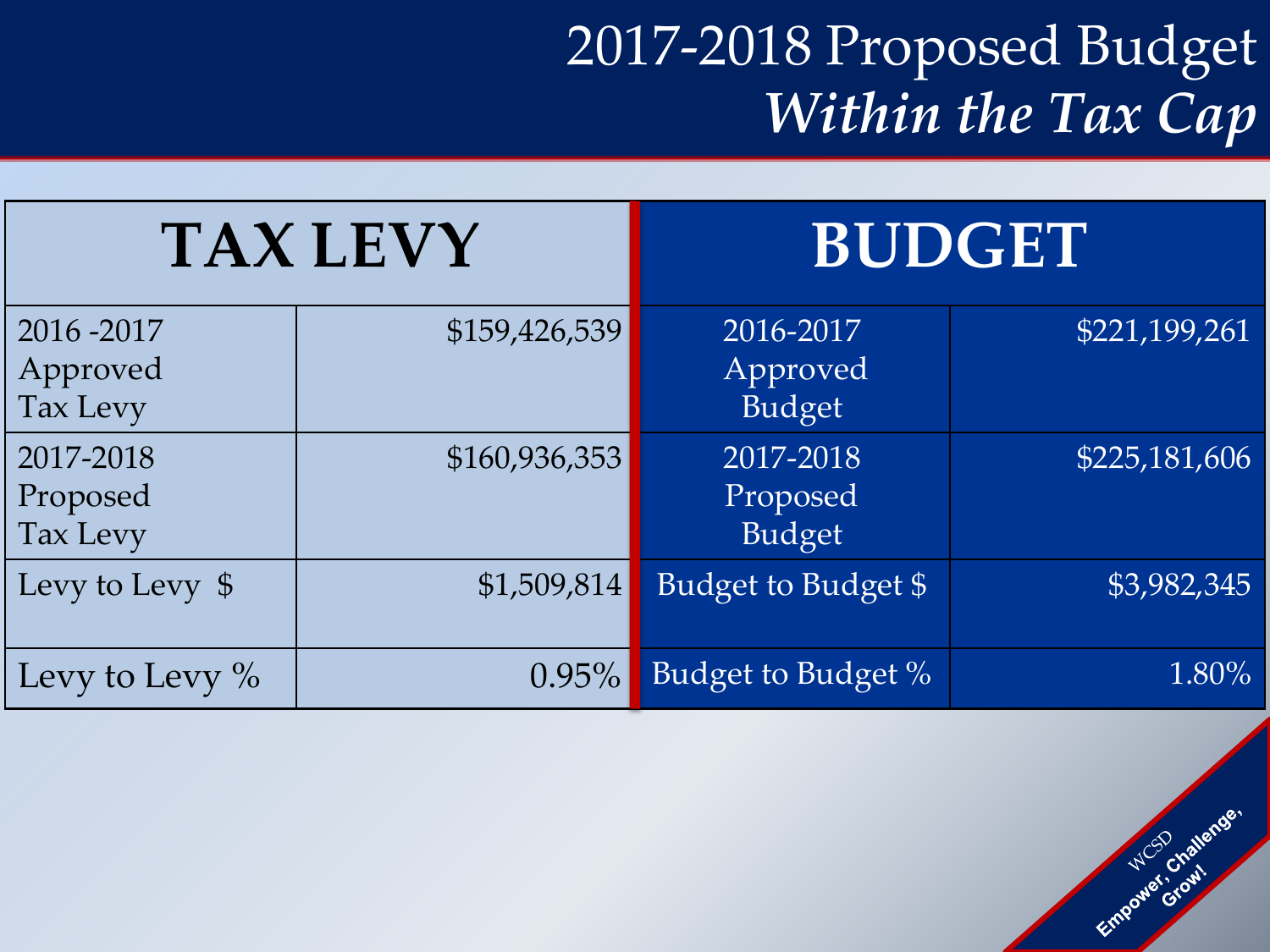## Proposed Budget Summary

Empower Grawiange.

| Category                        | 2016-2017<br>Taxpayer<br>Approved<br><b>Budget</b> | 2017-2018 Proposed<br><b>Budget Plan</b> | Change in<br>Dollar<br>Amount<br>$\mathfrak{F}$ | Change in<br>Percentage<br>Amount<br>$\%$ |
|---------------------------------|----------------------------------------------------|------------------------------------------|-------------------------------------------------|-------------------------------------------|
| Budget                          | \$221,199,261                                      | \$225,181,606                            | \$3,982,345                                     | 1.80%                                     |
| <b>State Aid</b>                | \$54,697,111                                       | \$56,916,336                             | \$2,219,225                                     | $4.06\%$                                  |
| <b>Other Revenue</b>            | \$2,223,680                                        | \$2,233,680                              | \$0                                             | $0\%$                                     |
| <b>Assigned Fund</b><br>Balance | \$3,750,000                                        | \$3,750,000                              | \$0                                             | $0\%$                                     |
| Tax Levy                        | \$159,426,539                                      | \$160,936,353                            | \$1,509,814                                     | 0.95%                                     |

Documents to Support the Superintendent's Proposed Budget

- *Budget Line Item Detailed Spreadsheet*
- *Navigating our Way (NOW) WCSD Document*
- *Strategic Plan*
- *Curriculum and Instruction Proposed Summer Writing Curriculum*
- *Tri-State Consortium Report*
- *Special Education Preliminary Annual Repor*t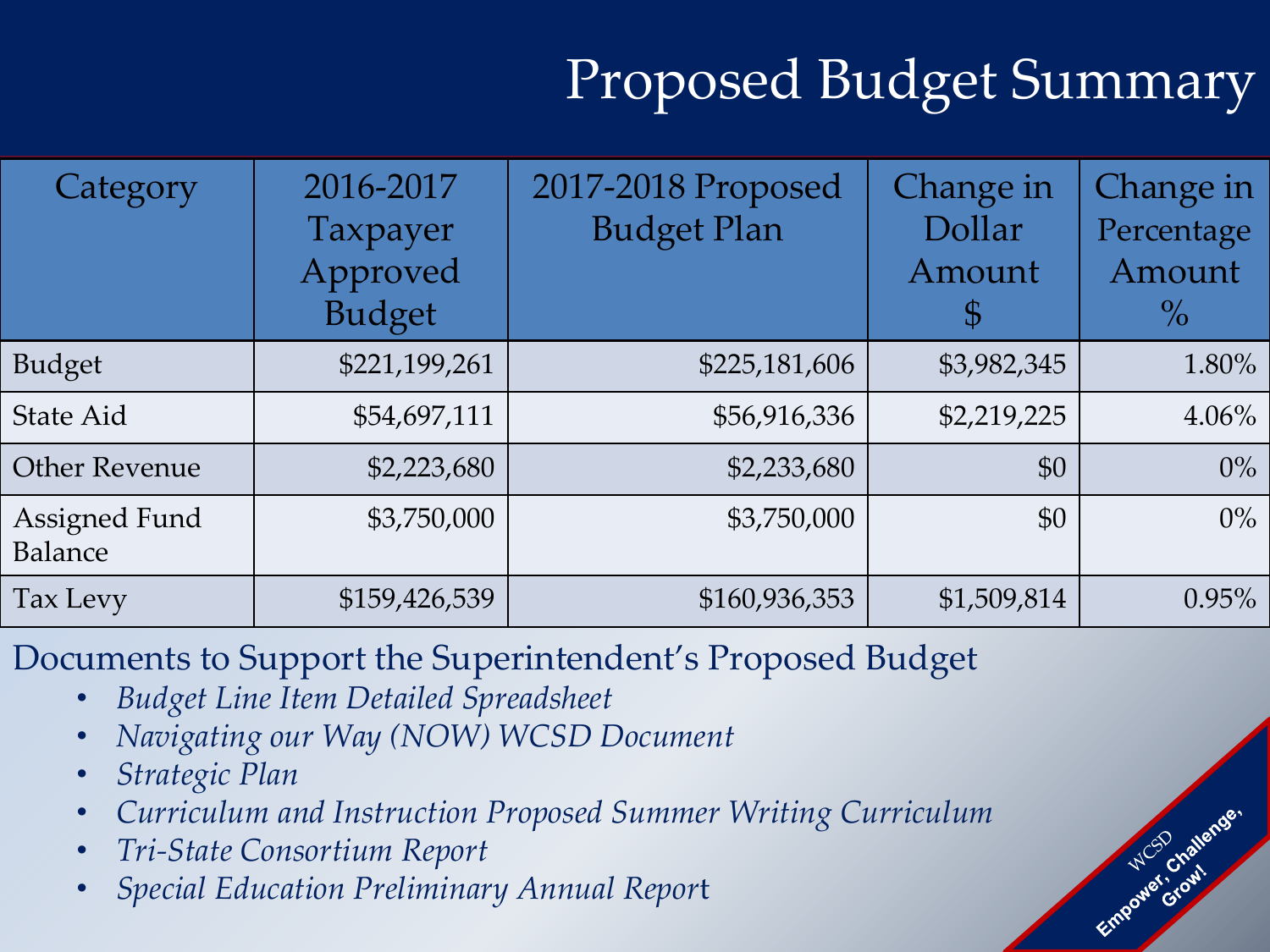## Budget Process 2017-2018

➢Questions, Comments, and Feedback

• budget@wcsdny.org

Empound Crowns

- ➢Presentations and reports will be posted to BOE section of website
- ➢Frequently Asked Questions posted to website within 48 hours
- ➢Use long-term plan to develop discussion points for administration and BOE
- ➢Continued work on refining estimates and confirming data
- ➢Evaluate BOE feedback for use in budget formulation